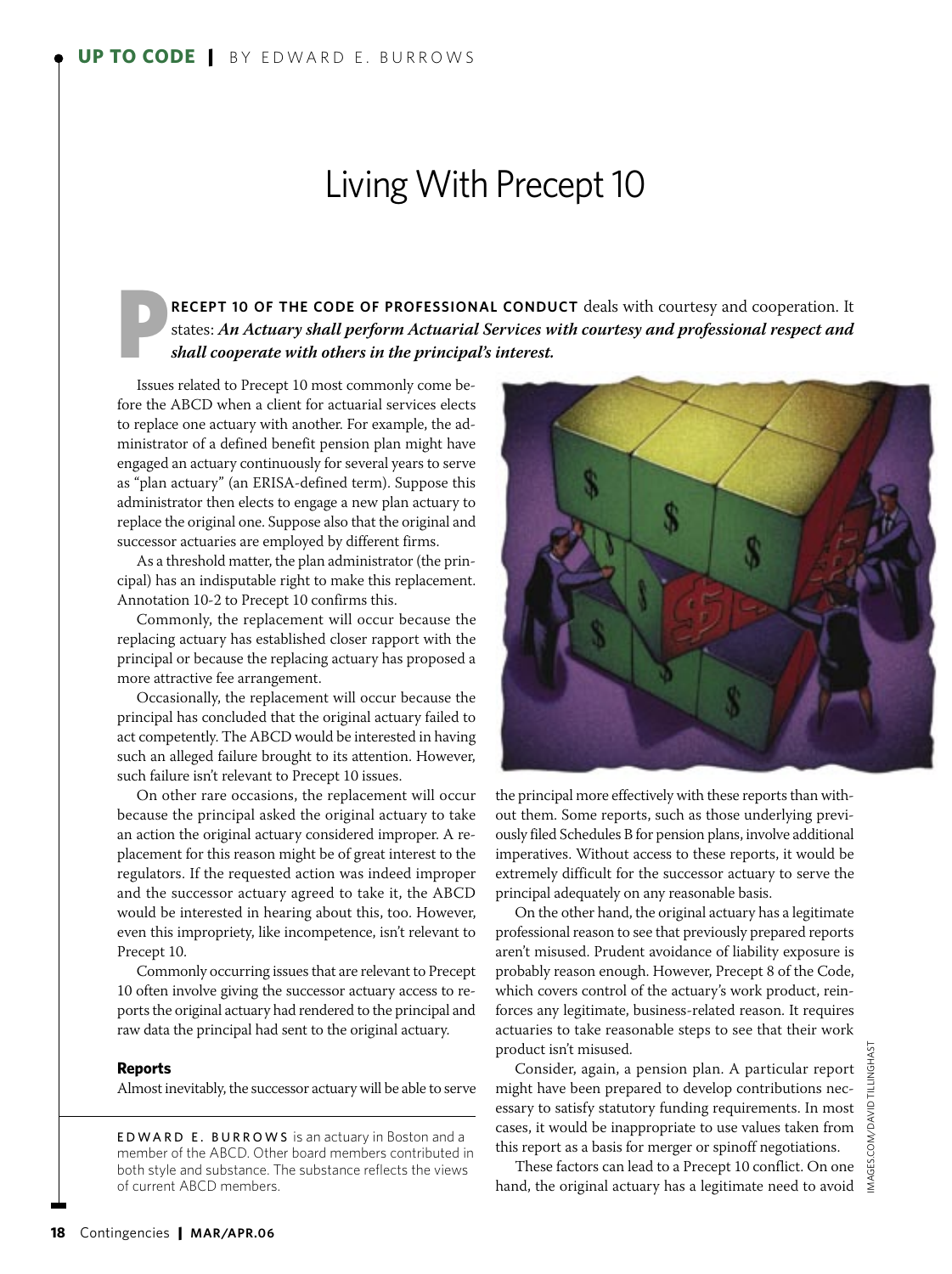*An unmodified restriction under which the principal may not share the actuary's reports under any circumstances seems to lay the groundwork for a possible Precept 10 violation.*

misuse of the work product. On the other, the original actuary has an obligation under Precept 10 to give the successor actuary access to this same work product, provided there is some assurance that it won't be misused.

Clearly, a tension exists. Many actuaries and their firms have attempted to sidestep this tension with written advance understandings. The nature of any such understanding is an issue for the actuarial firm and its legal counsel. However, certain concepts are normally relevant:

■ An unmodified restriction under which the principal may not share the actuary's reports under any circumstances seems to lay the groundwork for a possible Precept 10 violation.

■ A restriction under which the principal may not share reports without the actuary's permission, "which shall not be unreasonably withheld," might or might not lead to a Precept 10 violation. It would ultimately depend on how the expression "unreasonably withheld" might be applied in practice.

■ It seems unlikely that a restriction under which the principal may not use a report for any purpose other than the one stated in the report would lead to a Precept 10 violation. Depending on the facts, however, this simple written restriction may not be enough to avoid a Precept 8 violation.

■ In any event, it's normally prudent to provide that if the report is to be shared, it will only be shared in its entirety, to reduce the risk that information will be taken out of context.

■ As required by Actuarial Standard of Practice No. 41, the report should identify the actuary. The actuary may want to take this requirement one step further and request that, if the principal makes the report available to a successor actuary (or any other third party), the principal will agree to make it clear that the original actuary is available to answer any questions.

## **Data**

The files of the original actuary will almost always contain data required by the successor actuary. Historically, the principal gave this information to the original actuary. However, the principal may now find it difficult (or impossible) to reproduce it for use by the successor actuary. In these circumstances, the principal will often ask the original actuary to transmit the required data to the successor actuary.

In these cases, the Code states that the original actuary is entitled to reimbursement for the reasonable costs of data retrieval, duplication, and transmission to the successor actuary. As long as the principal is prepared to cover these costs, however, Precept 10 requires that the original actuary accommodate any reasonable data request in a timely manner. This requirement does not, of course, run to proprietary items such as computer programs.

Curiously, the ABCD has received many inquiries, usually from successor actuaries, regarding the perceived failure of a replaced actuary to accommodate reasonable data requests. The behavior of the replaced actuary, while not usually justifiable, is often explainable. The information being requested involves a client relationship that's terminating, frequently on a somewhat less than friendly basis. The replaced actuary has priorities involving other ongoing client relationships. In the eyes of the replaced actuary, these other priorities tend to take precedence over the needs of a former client. This line of reasoning is understandable. But the actuary should always be mindful of Precept 10.

Two positions sometimes taken by the replaced actuary deserve special attention. First, the replaced actuary may assert that the requested information has been entered into an electronic database in such a way that individual data elements can't

be retrieved. Given today's emphasis on audits—governmental and non-governmental—this position seems surprising. Indeed, if the assertion were true, the replaced actuary would seem potentially exposed to a charge of failing to anticipate an audit and thus failing to satisfy the requirements of skill and care.

The second position involves historical fees and payments. The retiring actuary might assert that non-compliance with a data request is justified because the principal owes money to the actuary for prior projects. Quite commonly, this position would itself be a violation of Precept 10. Annotation 10-5 states in part:

*The actuary shall not refuse to consult or cooperate with the prospective new or additional actuary based upon unresolved compensation issues with the principal unless such refusal is in accordance with a pre-existing agreement with the principal.* 

After consultation with the Joint Committee on the Code of Professional Conduct, the ABCD has concluded that the exception for pre-existing agreements wasn't intended to be broadly construed. Based on this intent, it seems likely that pre-existing agreements would justify non-cooperation with the replacing actuary if the agreement stated explicitly that the actuary would not forward data files to a successor actuary until all previously rendered invoices have been settled. A less explicit agreement would be unlikely to justify non-cooperation under Precept 10. (This doesn't mean, however, that the actuary is prevented by Precept 10 from recovering outstanding fees and payments from a principal through the courts or by other lawful means.)

## **Reasonably Delayed Reports**

A principal who changes actuaries usually selects a logical effective date for the change. This might be the end of the prin-